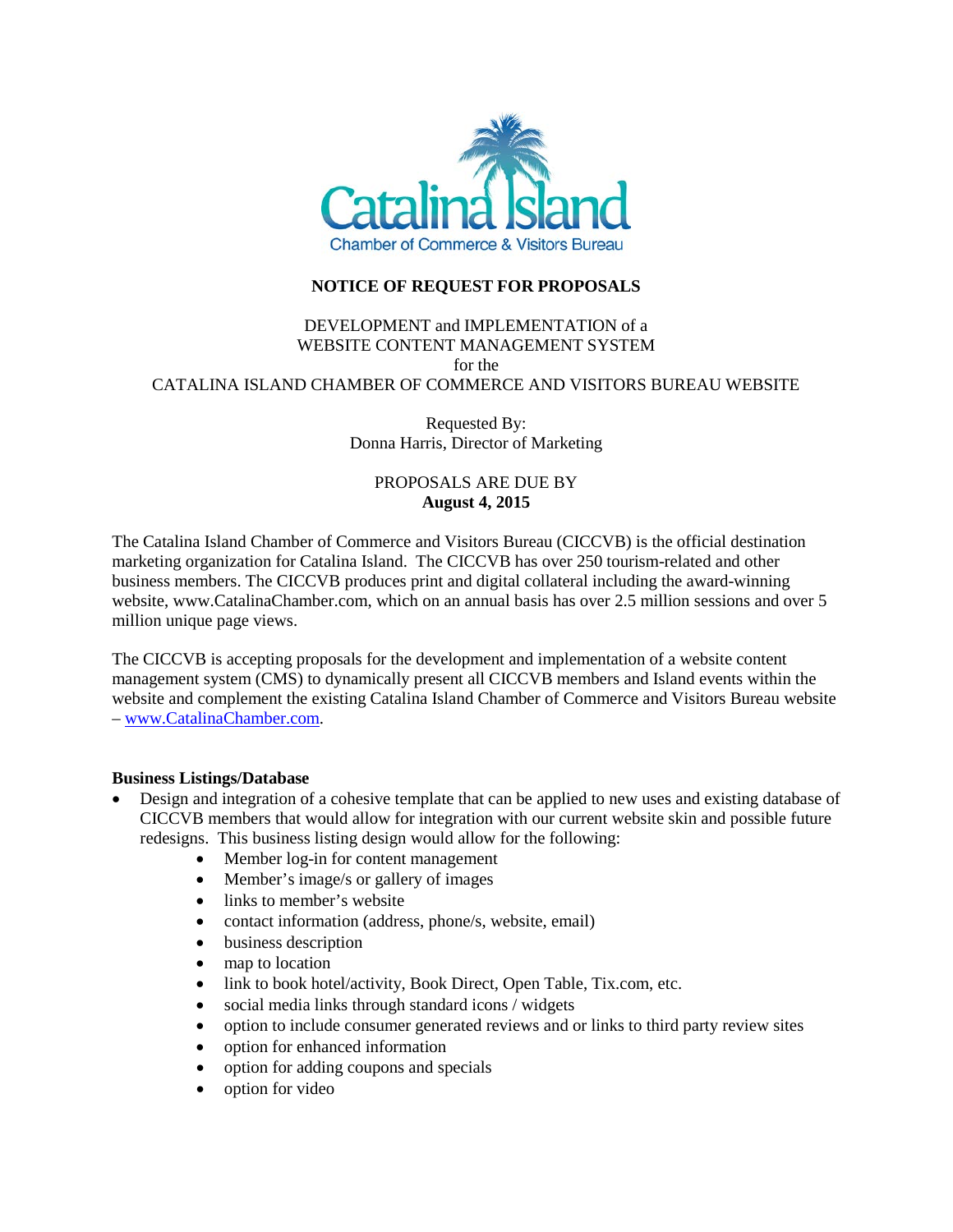• Members are allowed to have multiple listings so the template must be dynamic. Content will flow to the appropriate member category on the website. Each listing should be tagged with categories to increase search capabilities.

## **Landing Page integrations**

- The landing page for category listings must filter results. The results must include the business name, image and description (can be shortened), link to an enhanced information page, link to website. The results should be display randomly each time the page is refreshed.
- The landing pages for category listings must have search friendly URL's.
- All listings in a category must appear on one page.

# **Events**

The CMS must provide Events Administration for the following:

- Calendar in list and month display for both organization based events and community events
- Links to events details to include day, date, time, location, event description, images/video, and related website link/s
- Event sign up and ticket/admission pay option
- Aggregate events summary to home page and interior side rails
- Default calendar displays and events listings to current month/year but with archived information on past events for year over year searches. Search capability should be available both internally and to consumers using the site for travel planning.

### **Product Sales, Ordering of Materials**

The CICCVB has occasion to sell product such as gift certificates for set amounts (\$25) on a regular basis and occasionally event related products such as t-shirts or other items. The CMS must provide a simple commerce site and track payment. Requests for collateral information such as visitor guides, brochures and maps must be considered with option to inhibit fees for certain items when applicable. Online payment system must integrate with PayPal or similar service.

### **Membership Invoicing**

The CICCVB sends out membership invoices once per year and follows up on annual payment and/or installment payments. The invoice includes the member's web listing/s so members can update their listing at least once per year. The CMS must allow for Membership invoice generation and tracking. The CMS must have dues/accounting integration with Quickbooks.

### **Functionality**

- The CICCVB must be provided an Administration Login to update and maintain content.
- All content should be updated from one central place and the content must be easily editable using [WYSIWYG](https://en.wikipedia.org/wiki/WYSIWYG) editing tools
- The CMS must be functional in a desktop, tablet or mobile environment and must fully integrate with the existing [www.CatalinaChamber.com](http://www.catalinachamber.com/) site.
- Must allow up to eight users, with ability to expand it necessary.
- Advanced Google analytics must be set up to allow tracking.
- The CMS should have Advanced Search features including tagging and a predictive search option.

### **Member Promotions within the Website**

• The CMS must allow availability and creative space for CICCVB admin to add banner ads on the landing sites featuring events, properties or activities.